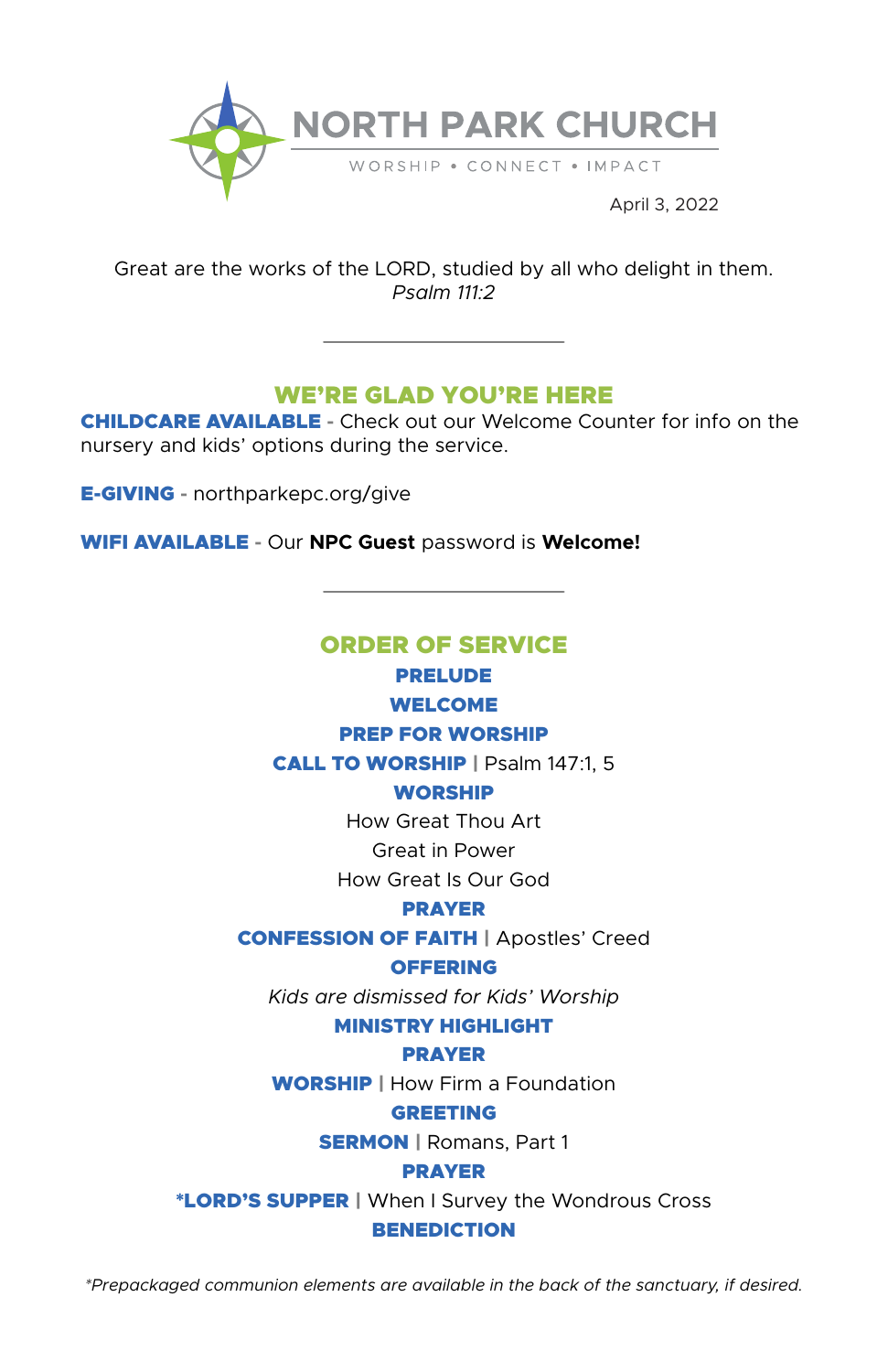## ROMANS, PART 1: GOSPEL SERVANT DAN HENDLEY | ROMANS 1

| <b>II.</b> The author's mission and message is the $g$ ___________________ of God |
|-----------------------------------------------------------------------------------|
|                                                                                   |
| is a <b>b_____</b> -servant                                                       |
| - This role in relationship to Christ gives us <b>f</b>                           |
| a. From the opinions of men                                                       |
| <b>b.</b> From <b>s</b> ____________________-seeking                              |
| <b>c.</b> From the dominion of <b>s</b>                                           |

## SCRIPTURE REFERENCES

*English Standard Version is used unless otherwise indicated.*

## *ROMANS 13:13-14*

Let us behave properly as in the day, not in carousing and drunkenness, not in sexual promiscuity and sensuality, not in strife and jealousy. <sup>14</sup>But put on the Lord Jesus Christ, and make no provision for the flesh in regard to its lusts.

## *ROMANS 1:1-7*

Paul, a bond-servant of Christ Jesus, called as an apostle, set apart for the gospel of God, <sup>2</sup>which He promised beforehand through His prophets in the holy Scriptures, <sup>3</sup>concerning His Son, who was born of a descendant of David according to the flesh, 4who was declared the Son of God with power by the resurrection from the dead, according to the Spirit of holiness, Jesus Christ our Lord, <sup>5</sup>through whom we have received grace and apostleship to bring about the obedience of faith among all the Gentiles for His name's sake, <sup>6</sup>among whom you also are the called of Jesus Christ; 7to all who are beloved of God in Rome, called as saints: Grace to you and peace from God our Father and the Lord Jesus Christ.

## *ACTS 20:24*

I do not consider my life of any account as dear to myself, so that I may finish my course and the ministry which I received from the Lord Jesus, to testify solemnly of the gospel of the grace of God.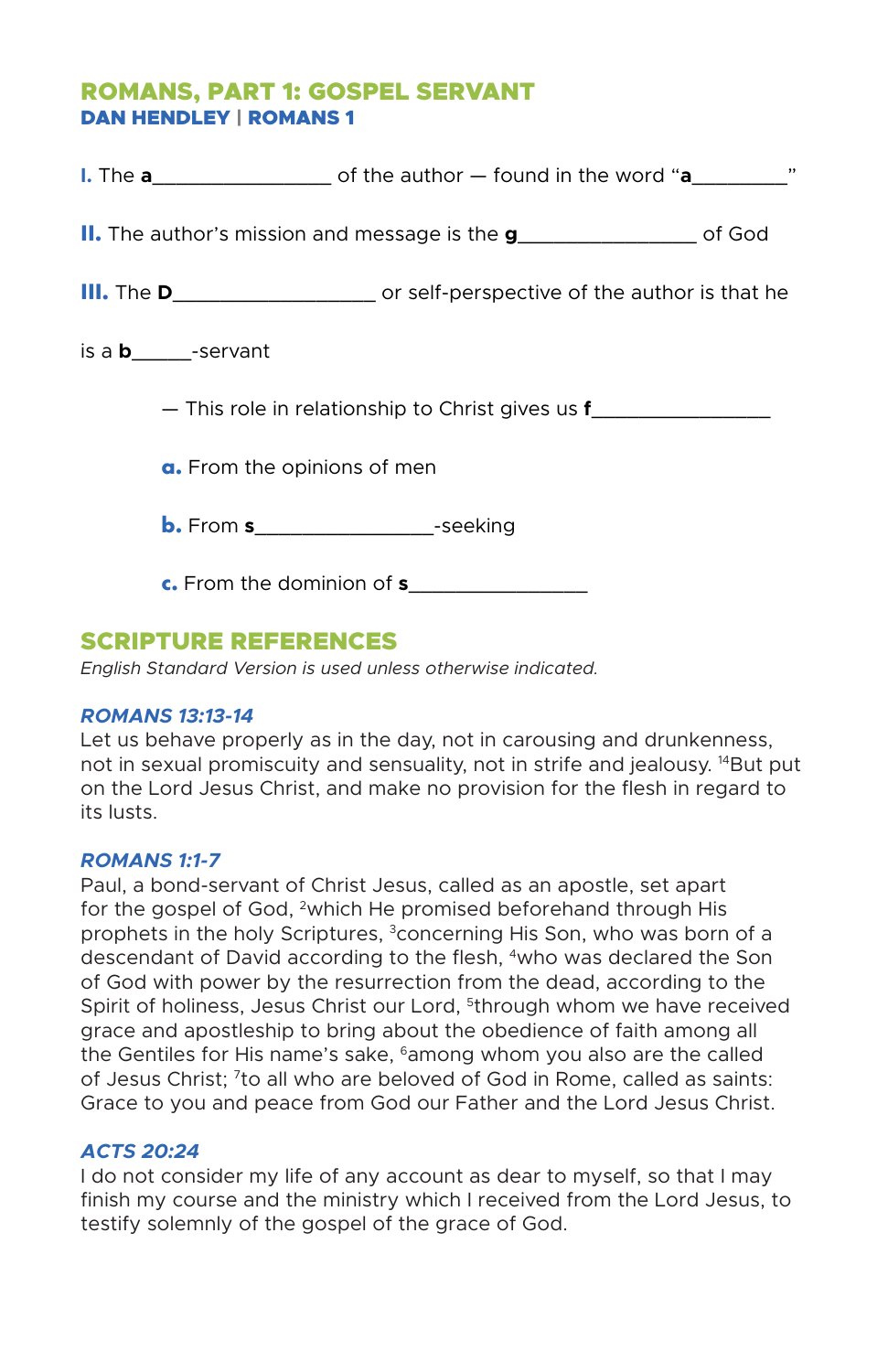## *TITUS 1:1*

Paul, a bond-servant of God and an apostle of Jesus Christ.

#### *PHILIPPIANS 1:1*

Paul and Timothy, bond-servants of Christ Jesus.

## *DANIEL 9:6*

We have not listened to Your servants the prophets.

#### *JEREMIAH 7:25*

Since the day that your fathers came out of the land of Egypt until this day, I have sent you all My servants the prophets.

## *1 CORINTHIANS 7:23*

You were bought with a price you were bought with a price; do not become slaves of men.

#### *GALATIANS 1:10*

For am I now seeking the favor of men, or of God? Or am I striving to please men? If I were still trying to please men, I would not be a bondservant of Christ.

## *ROMANS 6:16-18*

Do you not know that when you present yourselves to someone as slaves for obedience, you are slaves of the one whom you obey, either of sin resulting in death, or of obedience resulting in righteousness?<sup>17</sup>But thanks be to God that though you were slaves of sin, you became obedient from the heart to that form of teaching to which you were committed,  $^{18}$  and having been freed from sin, you became slaves of righteousness.

#### *ROMANS 6:22*

But now having been freed from sin and enslaved to God, you derive your benefit, resulting in sanctification, and the outcome, eternal life.

## *ROMANS 8:2*

For the law of the Spirit of life in Christ Jesus has set you free from the law of sin and of death.

## ANNOUNCEMENTS

YOUTH GROUP **TONIGHT | 6:30 p.m. | THIRD FLOOR** Questions? Contact \*Taylor Brown.

## PRAISE, PRAYER, AND PBJ

**TONIGHT | 6:30-7:30 p.m. | ROOM 112** Join us to seek the Father's aid for our mission.